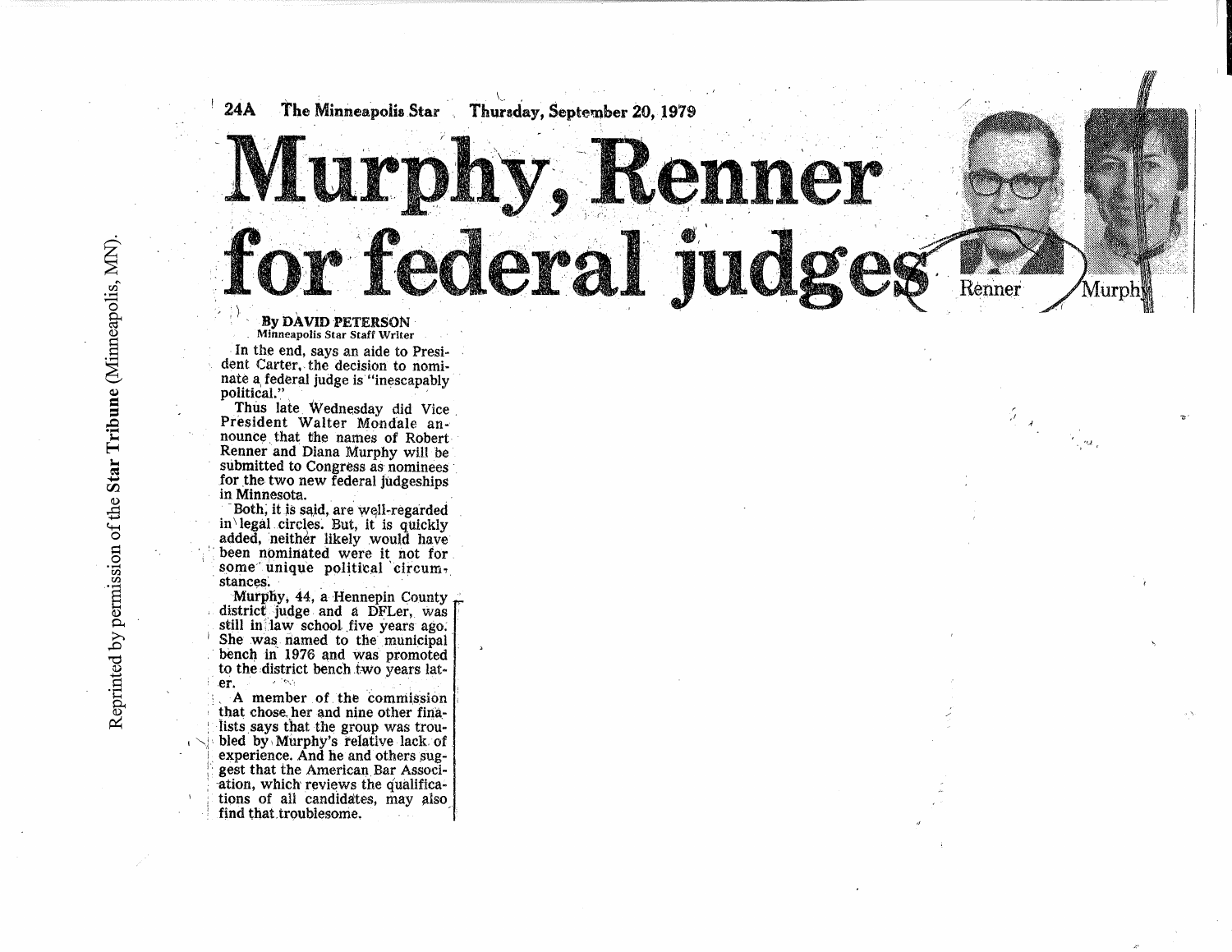In fact, the ABA's Standing Committee on Federal Judiciary has taken the position that, "ordinarily, a prospective appointee to the federal bench should have been admitted to the bar for at least 12<br>to 15 years" and should have "substantial trial experience, as lawyer or trial judge.'

The nominations of Murphy and Renner must be confirmed by the U.S. Senate. While the ABA does not play an official role in the confirmation of a candidate, its recommendation, based on extensive investigation, traditionally has been persuasive.

## **Presidential promise**

But when Carter took office and learned that of the more than 400 federal judges across the country, only five were women, he said he'd appoint more women. Murphy's nomination is seen as a direct result of that presidential promise.

"If you're going to have minorities and women on the bench, says the screening committee member, "you have to sacrifice experience, because they just don't have much. That's a new thing in the past 10 years."

Renner, 56, a' U.S. magistrate, has more experience. He was U.S. attorney in Minnesota for eight years, until 1977, when he became a magistrate. Magistrates perform many of the routine judicial chores that otherwise would tie up a judge's time.

Studies have shown that 95 percent of all federal judgeships are awarded to members of the president's political party. But Renner is a Republican.

His nomination was the product of "senatorial courtesy," a practice<br>dating to the administration of<br>President George Washington. Because a federal judgeship is a political plum, and because all nominees must be approved by the U.S. Senate, senators traditionally have had the right to pick their state's nominees.

But Minnesota's situation is unusual. While its senators, David Durenberger and Rudy Boschwitz, are Independent-Republicans, the leading figure in Minnesota's DFL Party, Mondale, happens to sit at the president's right hand.

After two months of negotiation, Mondale and the two senators agreed to appoint one member of each party to fill the judgeships.

Of the Republicans Mondale had, to choose from, Renner was the known quantity, the one with the<br>track record, say members of the legal community.

"Renner enjoys an exceedingly high reputation among every-<br>body," says a member of the screening committee chosen by the senators and Mondale. "As a U.S. attorney, you never heard anything negative about him. He was that fair-minded. His reputation preceeded him as far as the com